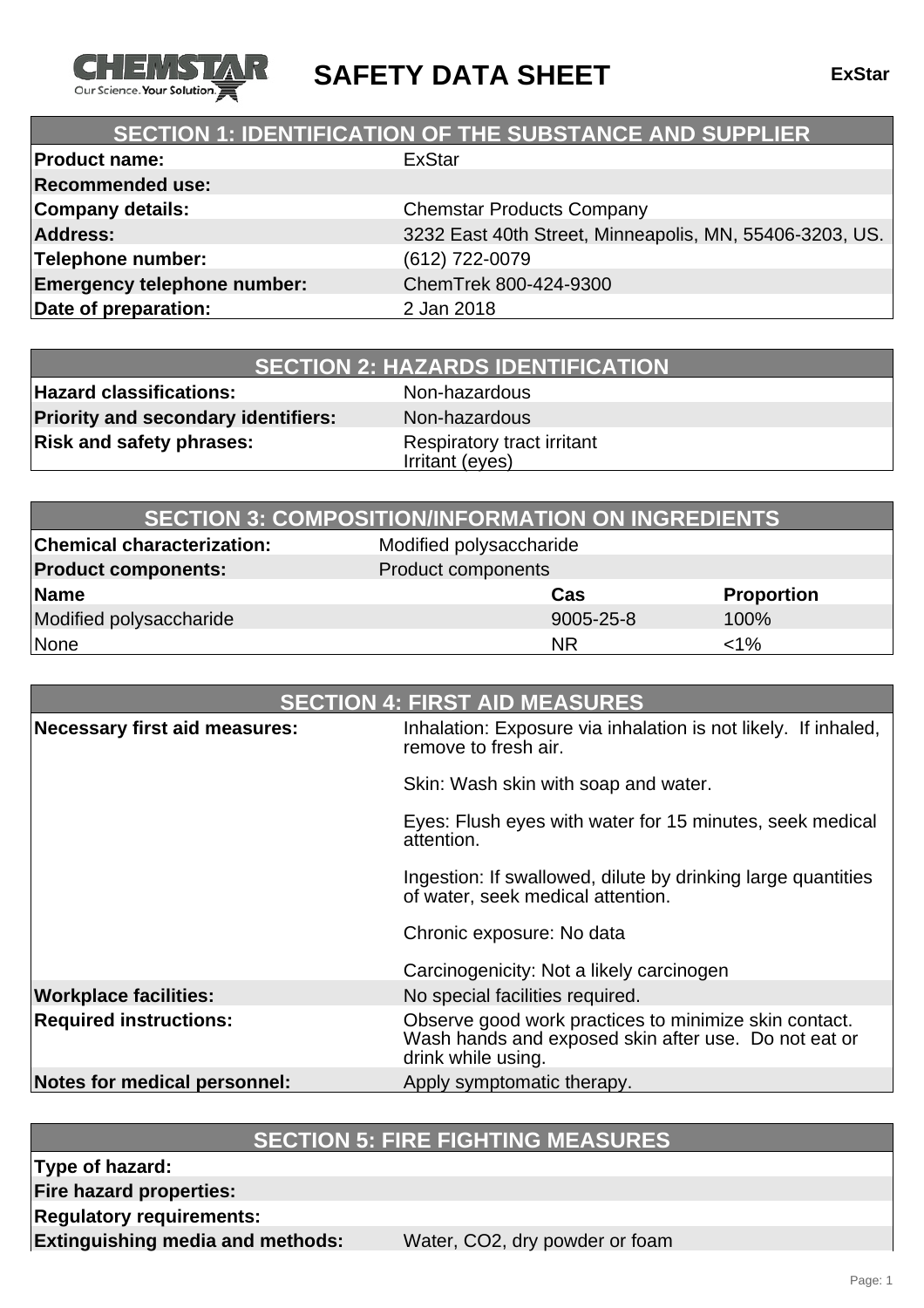

**SAFETY DATA SHEET ExStar**

**Hazchem code:**

**Recommended protective clothing:** When fighting a major fire, wear full protective clothing including breathing apparatus.

### **SECTION 6: ACCIDENTAL RELEASE MEASURES**

**Emergency procedures:** Sweep up and flush area with water.

Caution: Wet floors may be slippery when material is present. Avoid production of dust.

| <b>SECTION 7: HANDLING AND STORAGE</b> |                                                                                      |
|----------------------------------------|--------------------------------------------------------------------------------------|
| Precautions for safe handling:         | Avoid practices which produce dust. Store away from<br>heat, flame and spark source. |
| <b>Regulatory requirements:</b>        | N/A                                                                                  |
| <b>Handling practices:</b>             | N/A                                                                                  |
| <b>Approved handlers:</b>              | Not required                                                                         |
| Conditions for safe storage:           | Store away from heat, flame and spark source                                         |
| Store site requirements:               |                                                                                      |
| Packaging:                             |                                                                                      |

| <b>SECTION 8: EXPOSURE CONTROL/PERSONAL PROTECTION</b> |                                                                                                                                            |
|--------------------------------------------------------|--------------------------------------------------------------------------------------------------------------------------------------------|
| <b>Workplace exposure standards:</b>                   |                                                                                                                                            |
| Application in the workplace:                          | Prevent exposure by using engineering controls, personal<br>protective equipment, and proper work practices. Avoid<br>the creation of dust |
| <b>Exposure standards outside the</b><br>workplace:    | TEL and EELs are not set at this time                                                                                                      |
| <b>Engineering controls:</b>                           | Ventilation as needed to control dust                                                                                                      |
| <b>Personal protection:</b>                            | Dust respirator (NIOSH/MSHA TC-21C-132) as needed.<br>Eye protection<br>Protective gloves                                                  |
| <b>References:</b>                                     | N/A                                                                                                                                        |

| <b>SECTION 9: PHYSICAL AND CHEMICAL PROPERTIES</b> |                                                                                                                                                          |
|----------------------------------------------------|----------------------------------------------------------------------------------------------------------------------------------------------------------|
| Specify product data:                              | <b>Physical State: Solid</b><br>Solubility in water: appreciable<br>pH (4% sol): 5.0 - 8.0<br>Density (Lb./Cu. Ft.): 30 - 40<br>Appearance: white powder |
| <b>Required specifications:</b>                    | N/A                                                                                                                                                      |
| <b>Further specifications:</b>                     | N/A                                                                                                                                                      |
| <b>Specific advice:</b>                            | N/A                                                                                                                                                      |

## **SECTION 10: STABILITY AND REACTIVITY**

**Stability of the substance:** Stable under normal conditions of use and storage